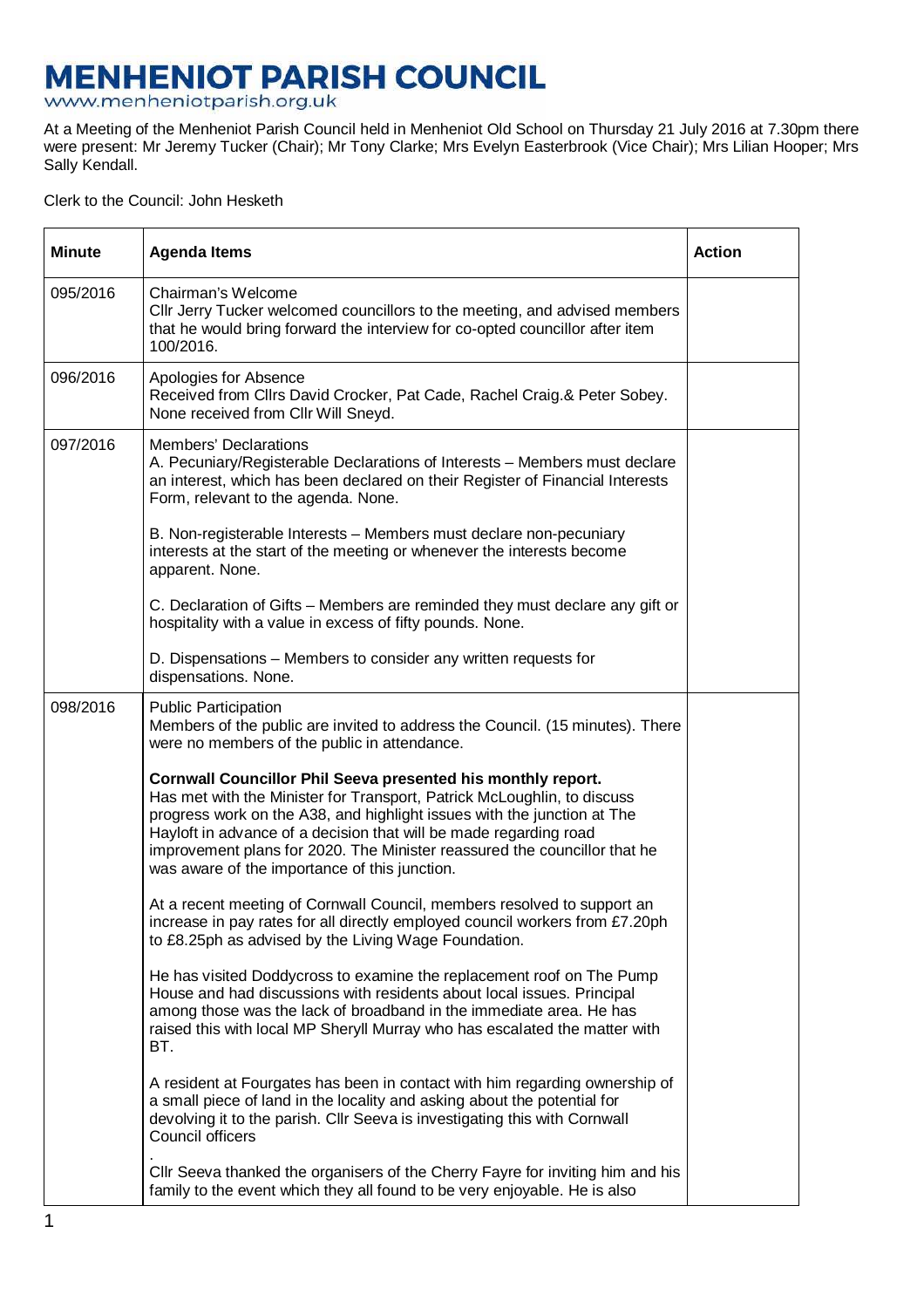|          | setting up a new under 10s football team in the parish, and would like to<br>encourage anyone with potential players to contact him.<br>He can be reached at pseeva@cornwall.gov.uk                                                                                                                                                                                                                                                                                                                                                                                                                                                      |              |
|----------|------------------------------------------------------------------------------------------------------------------------------------------------------------------------------------------------------------------------------------------------------------------------------------------------------------------------------------------------------------------------------------------------------------------------------------------------------------------------------------------------------------------------------------------------------------------------------------------------------------------------------------------|--------------|
| 099/2016 | Minutes of Meetings -<br>Councillors RESOLVED to accept the following minutes as a true and<br>accurate record for 16 June 2016, with the following amendment to item<br>087/2016C.<br>'Cllr Hooper led a discussion on a proposal from The Fields in Trust and the<br>Royal British Legion to nominate a recreational space as a Centenary Field.<br>Cllr Clarke and Cllr Hooper pointed out that we have a war memorial in the<br>parish centre for those fallen in war and other than the recreation field there<br>are alternative locations for a centenary field.'<br>Proposed Cllr Clarke. Seconded Cllr Easterbrook. All agreed. |              |
| 100/2016 | Matters Arising from the Minutes<br>Pump House Doddycross<br>A<br>Clerk presented photographs of the new roof at The Pump House.<br><b>Centenary Fields</b><br>в<br>Clerk explained that he had written to CALC asking if any other parishes in<br>the county had taken up the offer from The Fields in Trust. CALC was                                                                                                                                                                                                                                                                                                                  |              |
|          | unaware of the organisation or of any parish participating. An email to the<br>organisers of FiT had gone unanswered. All agreed that 'no further action'<br>should complete this item.                                                                                                                                                                                                                                                                                                                                                                                                                                                  |              |
| 104/2016 | <b>Administrative Matters</b><br>Co-opting of councillor.<br>Α<br>The Chair moved this agenda item forward so that councillors could interview<br>the candidate for the casual vacancy. Ms Janice Turner answered questions<br>from councillors and explained that one of her principal concerns was the<br>lack of housing for local people. After the interview had concluded, Ms Turner<br>was asked to leave the meeting so that councillors could discuss the<br>application in closed session.                                                                                                                                     |              |
|          | It was RESOLVED to support the supplication by Ms Turner for the casual<br>vacancy. Proposed Cllr Easterbrook. Seconded Cllr Tucker. All agreed.<br>Ms Turner was recalled to the room where the Chair welcomed her to the<br>parish council. Cllr Turner joined the meeting.<br>Action: Clerk to meet with Cllr Turner to organise an induction package and<br>identify training needs.                                                                                                                                                                                                                                                 | Clerk        |
| 101/2016 | <b>Planning Matters</b><br>Members will be asked to consider the following applications: None<br>A<br>received                                                                                                                                                                                                                                                                                                                                                                                                                                                                                                                           |              |
|          | Any applications received by Cornwall Council by the time of the<br>В<br>meeting. Information only.<br>20.07.16 PA16/06685<br>Proposal: Erection of a machinery store with associated works<br>Location: Land At Trevenn Trevenn Doublebois Cornwall<br>Applicant: Mr A Manning<br>Cllr Tucker examined the planning application and was of the opinion that the<br>proposal was not within parish boundaries.<br>Action: Clerk to contact Cornwall Council planners and check the allocation.                                                                                                                                           | <b>Clerk</b> |
|          | С<br>Planning applications approved by Cornwall Council - Information<br>only:<br>10.06.2016 PA16/03860 APPROVED<br>Applicant: Mr P Foster<br>Location: 5 Trehawke Lane Merrymeet Liskeard Cornwall PL14 3LE<br>Proposal: Non-material amendment sought for substitution of tiled roof to<br>conservatory with glazed roof following grant of planning permission ref:<br>PA15/11364                                                                                                                                                                                                                                                     |              |
|          | 17.06.2016 PA16/04006 APPROVED<br>Applicant: Mr & Mrs W Mann<br>Location: Trephilcor Horningtops Liskeard Cornwall PL14 3PS                                                                                                                                                                                                                                                                                                                                                                                                                                                                                                              |              |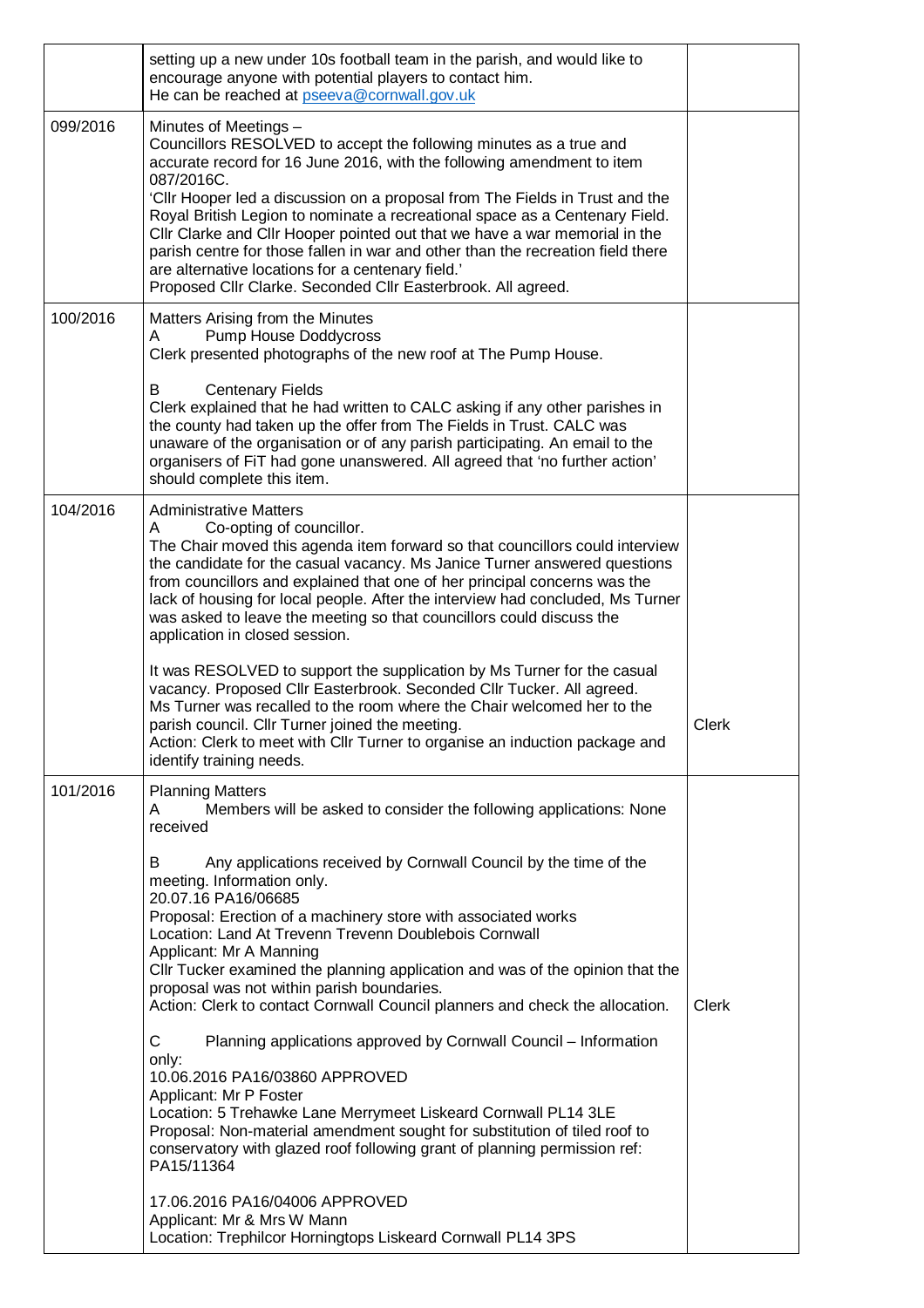|                               | Proposal: Proposed new room in the roof trusses to form bedrooms and<br>ensuite, and ancillary works                                                                                                                                                                                                                                                                                                                                                                                                                                                                                                                                                                                                                                                                                                                     |                                                                                                                                                                                                                                                                                                  |           |                         |  |  |  |  |  |
|-------------------------------|--------------------------------------------------------------------------------------------------------------------------------------------------------------------------------------------------------------------------------------------------------------------------------------------------------------------------------------------------------------------------------------------------------------------------------------------------------------------------------------------------------------------------------------------------------------------------------------------------------------------------------------------------------------------------------------------------------------------------------------------------------------------------------------------------------------------------|--------------------------------------------------------------------------------------------------------------------------------------------------------------------------------------------------------------------------------------------------------------------------------------------------|-----------|-------------------------|--|--|--|--|--|
|                               | 22.06.2016 PA16/04606 APPROVED<br>Applicant: Mr And Mrs S Williams<br>Location: North Treviddo Cottage Horningtops Liskeard Cornwall PL14 3PS<br>Proposal: Two storey extension.                                                                                                                                                                                                                                                                                                                                                                                                                                                                                                                                                                                                                                         |                                                                                                                                                                                                                                                                                                  |           |                         |  |  |  |  |  |
| D                             | Planning applications refused by Cornwall Council or withdrawn by<br>the applicant. Information only: None.                                                                                                                                                                                                                                                                                                                                                                                                                                                                                                                                                                                                                                                                                                              |                                                                                                                                                                                                                                                                                                  |           |                         |  |  |  |  |  |
| Е                             | Planning Appeals: None.                                                                                                                                                                                                                                                                                                                                                                                                                                                                                                                                                                                                                                                                                                                                                                                                  |                                                                                                                                                                                                                                                                                                  |           |                         |  |  |  |  |  |
| F.<br>August.                 |                                                                                                                                                                                                                                                                                                                                                                                                                                                                                                                                                                                                                                                                                                                                                                                                                          | Cornwall Local Plan Strategic Policies 2010-2030<br>Chair led a brief discussion on amendments to the local plan, and asked that<br>councillors should comment on a part of the plan before the deadline of 12<br>Action: Clerk to distribute extracts from the plan to councillors for comment. |           |                         |  |  |  |  |  |
| 102/2016<br>A                 | <b>Financial Matters</b><br>Accounts for Payment - Schedule 2016/17 - Period 4- Members<br>RESOLVED to adopt the payment schedule. Proposed Cllr Hooper.<br>Seconded CIIr Easterbrook. All agreed.                                                                                                                                                                                                                                                                                                                                                                                                                                                                                                                                                                                                                       |                                                                                                                                                                                                                                                                                                  |           |                         |  |  |  |  |  |
| <b>Payments Schedule</b>      |                                                                                                                                                                                                                                                                                                                                                                                                                                                                                                                                                                                                                                                                                                                                                                                                                          | <b>July 2016</b>                                                                                                                                                                                                                                                                                 | Period 4  |                         |  |  |  |  |  |
| <b>Date</b>                   | Payee                                                                                                                                                                                                                                                                                                                                                                                                                                                                                                                                                                                                                                                                                                                                                                                                                    | <b>Description</b>                                                                                                                                                                                                                                                                               | <b>CQ</b> | £.                      |  |  |  |  |  |
| 21/07/2016                    | Rob Craig                                                                                                                                                                                                                                                                                                                                                                                                                                                                                                                                                                                                                                                                                                                                                                                                                | Maintenance                                                                                                                                                                                                                                                                                      | 1624      | £<br>709.00             |  |  |  |  |  |
| 21/07/2016                    | Paul Snell                                                                                                                                                                                                                                                                                                                                                                                                                                                                                                                                                                                                                                                                                                                                                                                                               | Roof replace ment                                                                                                                                                                                                                                                                                | 1625      | £ 1,250.00              |  |  |  |  |  |
| 21/07/2016                    | John Hesketh                                                                                                                                                                                                                                                                                                                                                                                                                                                                                                                                                                                                                                                                                                                                                                                                             | Experises:                                                                                                                                                                                                                                                                                       | 1626      | £<br>30.80              |  |  |  |  |  |
| 31/07/2016                    | John Hesketh                                                                                                                                                                                                                                                                                                                                                                                                                                                                                                                                                                                                                                                                                                                                                                                                             | Salary                                                                                                                                                                                                                                                                                           | 1627      | £<br>606.38             |  |  |  |  |  |
|                               | All cheque payments today<br>£ 2,596.18                                                                                                                                                                                                                                                                                                                                                                                                                                                                                                                                                                                                                                                                                                                                                                                  |                                                                                                                                                                                                                                                                                                  |           |                         |  |  |  |  |  |
| В                             |                                                                                                                                                                                                                                                                                                                                                                                                                                                                                                                                                                                                                                                                                                                                                                                                                          | Direct Bank Payment & Receipts. For information.                                                                                                                                                                                                                                                 |           |                         |  |  |  |  |  |
|                               | <b>Bank Payments Schedule</b>                                                                                                                                                                                                                                                                                                                                                                                                                                                                                                                                                                                                                                                                                                                                                                                            | June 2016                                                                                                                                                                                                                                                                                        | Period 4  |                         |  |  |  |  |  |
| <b>Date</b>                   | Payee                                                                                                                                                                                                                                                                                                                                                                                                                                                                                                                                                                                                                                                                                                                                                                                                                    | <b>Description</b>                                                                                                                                                                                                                                                                               | Pay       | £                       |  |  |  |  |  |
|                               |                                                                                                                                                                                                                                                                                                                                                                                                                                                                                                                                                                                                                                                                                                                                                                                                                          |                                                                                                                                                                                                                                                                                                  |           |                         |  |  |  |  |  |
| All bank payments this period |                                                                                                                                                                                                                                                                                                                                                                                                                                                                                                                                                                                                                                                                                                                                                                                                                          |                                                                                                                                                                                                                                                                                                  |           | £                       |  |  |  |  |  |
|                               | <b>Bank Receipts Schedule</b>                                                                                                                                                                                                                                                                                                                                                                                                                                                                                                                                                                                                                                                                                                                                                                                            | June 2016                                                                                                                                                                                                                                                                                        | Period 4  |                         |  |  |  |  |  |
| Date                          | Payer                                                                                                                                                                                                                                                                                                                                                                                                                                                                                                                                                                                                                                                                                                                                                                                                                    | <b>Description</b>                                                                                                                                                                                                                                                                               |           | £                       |  |  |  |  |  |
| 01/06/2016 HMRC               | 09/06/2016 Lloyds Bank                                                                                                                                                                                                                                                                                                                                                                                                                                                                                                                                                                                                                                                                                                                                                                                                   | VAT refund<br><b>Interest</b>                                                                                                                                                                                                                                                                    |           | £ 1,274.04<br>£<br>3.52 |  |  |  |  |  |
|                               |                                                                                                                                                                                                                                                                                                                                                                                                                                                                                                                                                                                                                                                                                                                                                                                                                          |                                                                                                                                                                                                                                                                                                  |           |                         |  |  |  |  |  |
| All bank receipts this period |                                                                                                                                                                                                                                                                                                                                                                                                                                                                                                                                                                                                                                                                                                                                                                                                                          |                                                                                                                                                                                                                                                                                                  |           | £ 1,277.56              |  |  |  |  |  |
| $\mathsf{C}$<br>D             | Bank Reconciliation – Circulated to members for approval and<br>published on parish website.<br>Budget outturn 2016/2017 Q1 - Clerk led a discussion on progress<br>to date. Expenditure in the first quarter was substantially higher than<br>budgeted because of the inclusion of several items that had an annual life<br>(for example, insurance premium, CALC membership) and an invoice for<br>toilet cleaning that related to work carried in the previous financial year.<br>Income was also much higher than budgeted, and all of this is due to the<br>phased payment of our precept and council tax support grant that is made at<br>the start of the financial year, whilst the budget monitor covers only three<br>months. Overall, the council continues to maintain a surplus of income over<br>expenses. |                                                                                                                                                                                                                                                                                                  |           |                         |  |  |  |  |  |
|                               |                                                                                                                                                                                                                                                                                                                                                                                                                                                                                                                                                                                                                                                                                                                                                                                                                          |                                                                                                                                                                                                                                                                                                  |           |                         |  |  |  |  |  |